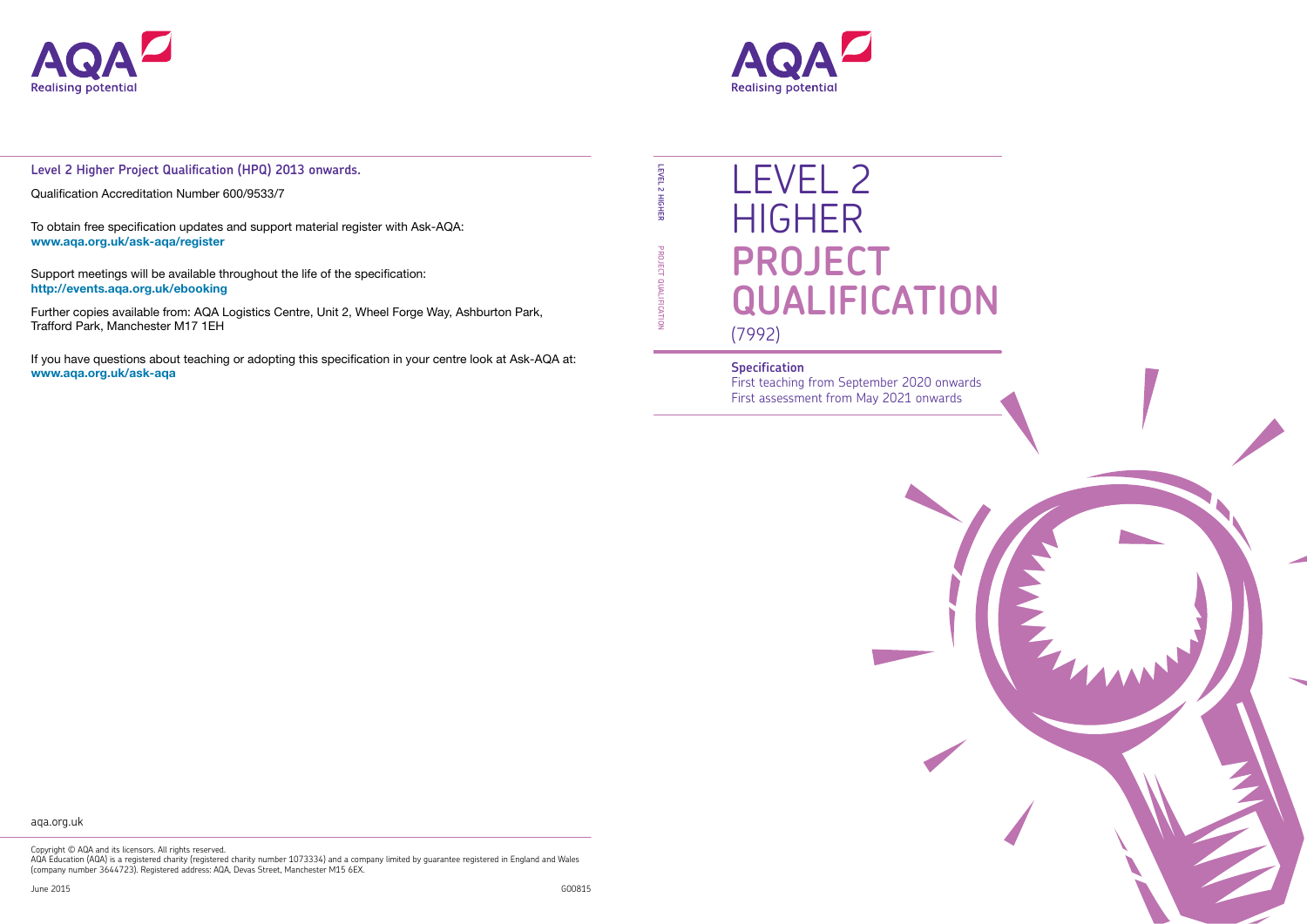## **Contents**

 $\overline{\phantom{a}}$ 

I

| $\mathbf{1}$   | Introduction                                                   | $\overline{2}$ |  |
|----------------|----------------------------------------------------------------|----------------|--|
| 1.1            | Why choose AQA?                                                | $\mathbf{2}$   |  |
| 1.2            | What is the Level 2 Higher Project?                            | $\overline{c}$ |  |
| 1.3            | What are the Learning Outcomes of the Level 2 Higher Project   |                |  |
|                | Qualification?                                                 | 3              |  |
| $\overline{2}$ | Teaching, Supervising and Assessing the                        |                |  |
|                | Level 2 Higher Project Qualification                           | 4              |  |
| 2.1            | Aims                                                           | 4              |  |
| 2.2            | The Taught Element of the Level 2 Higher Project Qualification | 4              |  |
| 2.3            | What is the Project Process?                                   | 5              |  |
| 2.4            | Assessing the Potential of a Proposal                          | 6              |  |
| 2.5            | Assessing the Level 2 Higher Project                           | $\overline{7}$ |  |
| 3              | Administration                                                 | 14             |  |
| 3.1            | <b>Entries</b>                                                 | 14             |  |
| 3.2            | <b>Private Candidates</b>                                      | 14             |  |
| 3.3            | Access Arrangements and Special Consideration                  | 14             |  |
| 3.4            | Safeguarding                                                   | 14             |  |
| 3.5            | Language of the Assessment                                     | 14             |  |
| 3.6            | Awarding Grades and Reporting, Results                         | 14             |  |
| 3.7            | Re-sits and Shelf-life of Results                              | 14             |  |
| 3.8            | Supervision and Authentication of Coursework                   | 15             |  |
| 3.9            | Malpractice                                                    | 15             |  |
|                | <b>Appendices</b>                                              | 16             |  |
| A              | <b>Grade Descriptions</b>                                      | 16             |  |
| B              | Spiritual, Moral, Ethical, Social, Cultural and other Issues   | 17             |  |
| C              | Overlaps with other Qualifications                             | 18             |  |
|                |                                                                |                |  |

This specification will be published annually on the AQA website (www.aqa.org.uk). The version on the website is the definitive version of the specification.

Vertical black lines indicate a significant change or addition to the specification published for 2019 onwards.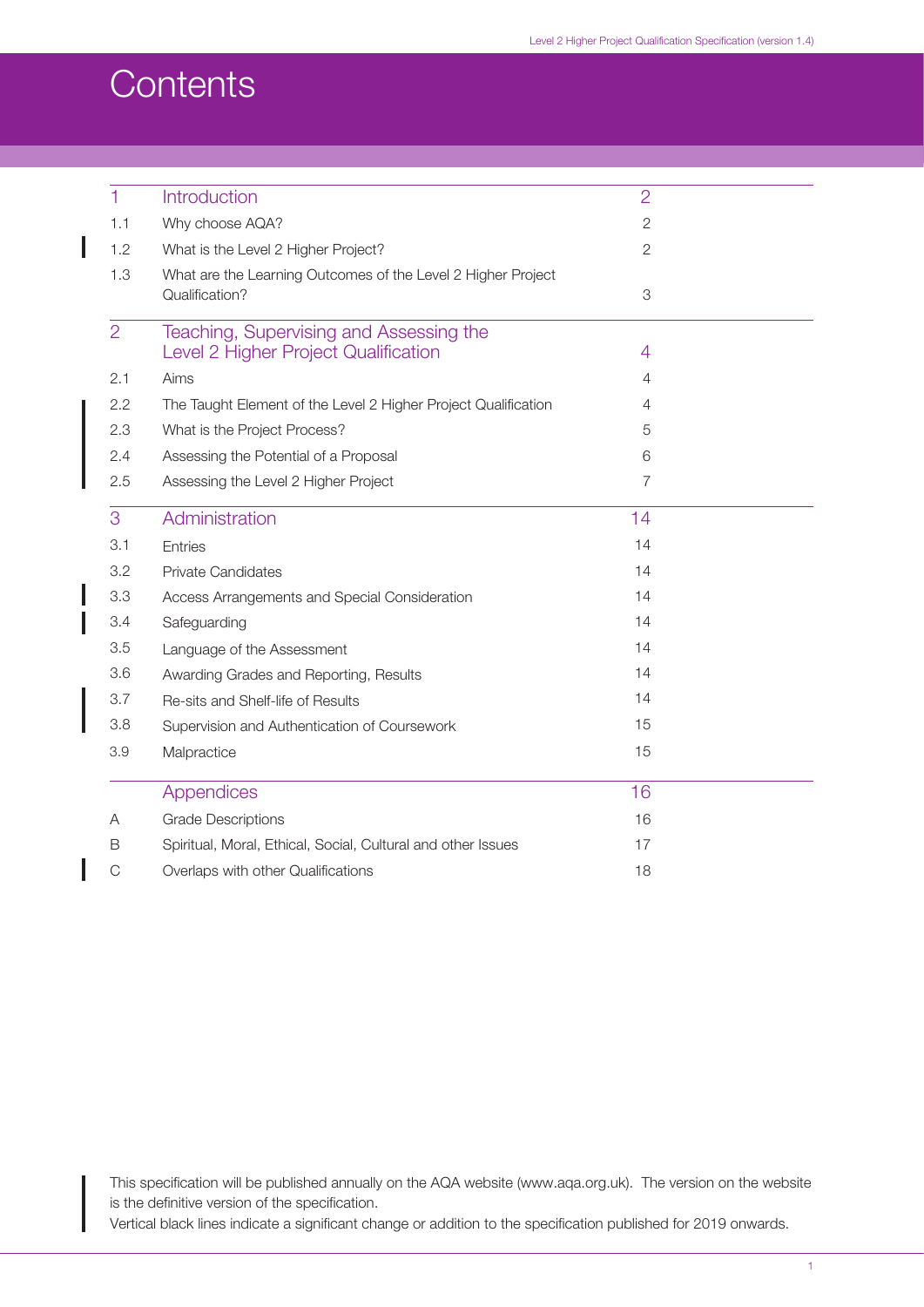## <span id="page-2-0"></span>1 Introduction

## 1.1 Why choose AQA?

It's a fact that AQA is the UK's favourite exam board and more students receive their academic qualifications from AQA than from any other board. But why does AQA continue to be so popular?

#### • Specifications

These are designed to the highest standards so that teachers and students can be confident that an AQA award provides an accurate measure of what the student has achieved.

#### • Support

AQA provides free of charge standardisation meetings and online resources for Project qualifications and offers a wide range of CPD both face to face and online. These support and training meetings explain the specification, suggest practical strategies to help students produce successful projects and help staff development in new roles.

#### **Service**

We are committed to providing an efficient and effective service and are at the end of the phone when you need to speak to someone about an important issue. We will always try to resolve issues the first time you contact us but, should that not be possible, we will come back to you (by telephone, e-mail or letter) and continue to work with you to find the solution.

#### • Ethics

AQA is a registered charity with no shareholders to pay. We exist solely for the good of education. Any surplus income is ploughed back into educational research and our service to you, our customers. We don't profit from education, you do.

If you are an existing AQA customer, we thank you for your support. If you are new to AQA, then we look forward to welcoming you.

### 1.2 What is the Level 2 Higher Project?

The Level 2 Higher Project is a Level 2 qualification first assessed in November 2008. It can contribute to a programme of study and can be taken as a stand alone qualification. Students may choose to take the Level 2 Higher Project Qualification as an extension from studies for any other qualifications at Level 2 (GCSE, VRQ, BTEC, other academic or vocational qualifications including Modern Apprenticeships).

The Level 2 Higher Project will develop and extend from one or more of the student's study areas and/or from an area of personal interest or activity outside their main programme of study. It will be based on a topic chosen by the student(s) and agreed as appropriate by the centre.

Delivery of the Level 2 Higher Project Qualification in centres will involve some teaching of the necessary skills, supervision and assessment of the student's progress. It will involve extended autonomous work by the student. It will require in total 60 guided learning hours.

Students are required, with appropriate supervision, to:

- choose an area of interest
- draft a title and aims of the project for formal approval by the centre
- plan, research and carry out the project
- deliver a presentation to a non specialist audience
- provide evidence of all stages of project development and production for assessment.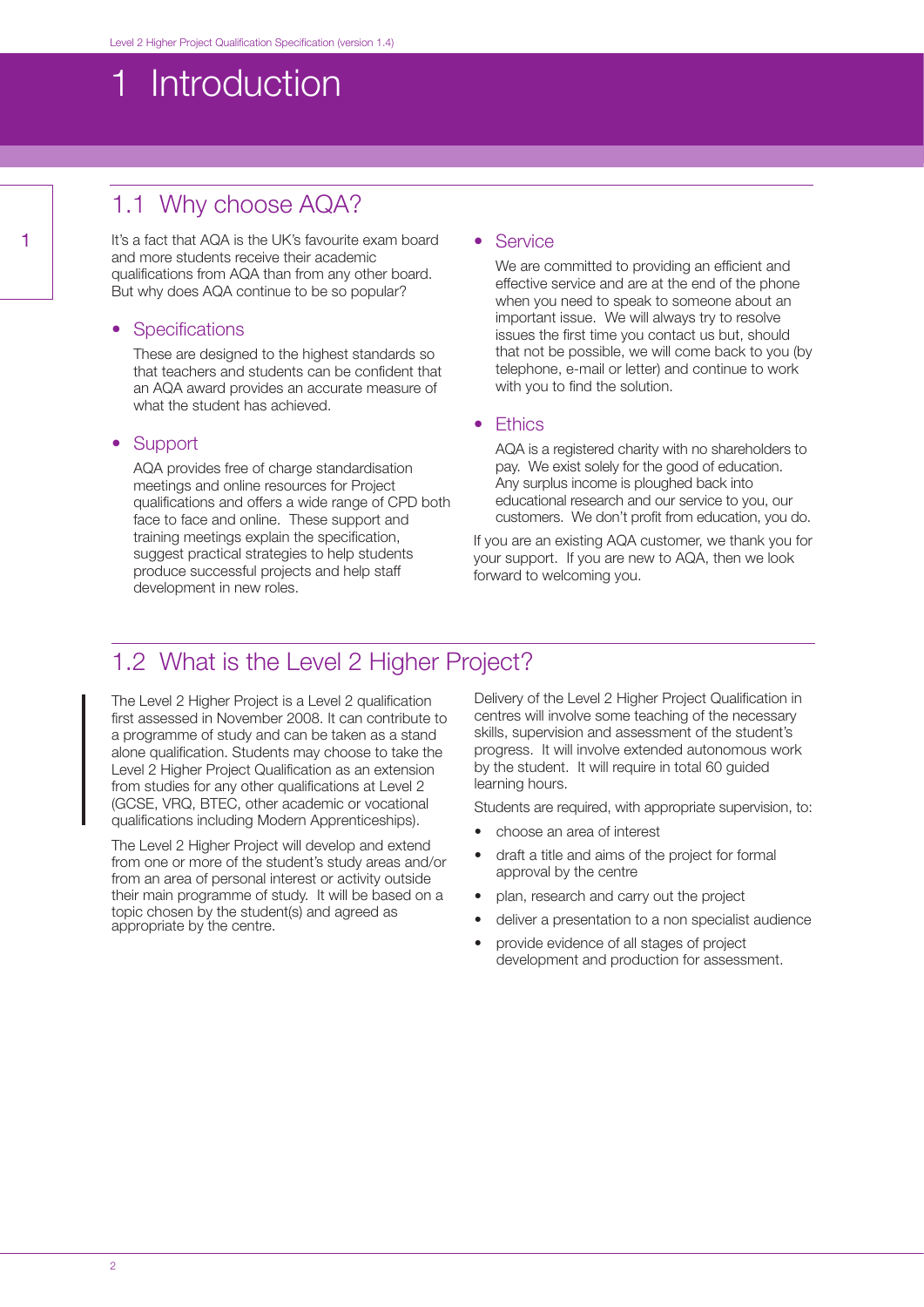## <span id="page-3-0"></span>1.3 What are the Learning Outcomes of the Level 2 Higher Project Qualification?

The student will:

- identify, design and complete an individual project, applying a range of organisational skills and strategies to meet agreed objectives
- obtain, critically select and use information from a range of sources. Analyse data, apply it relevantly and demonstrate understanding of any appropriate linkages, connections and complexities of the topic
- select and use a range of skills, solve problems, take decisions critically, creatively and flexibly, to achieve planned outcomes
- evaluate outcomes both in relation to agreed objectives and own learning and performance. Select and use a range of communication skills and media to present evidenced outcomes and conclusions in appropriate format.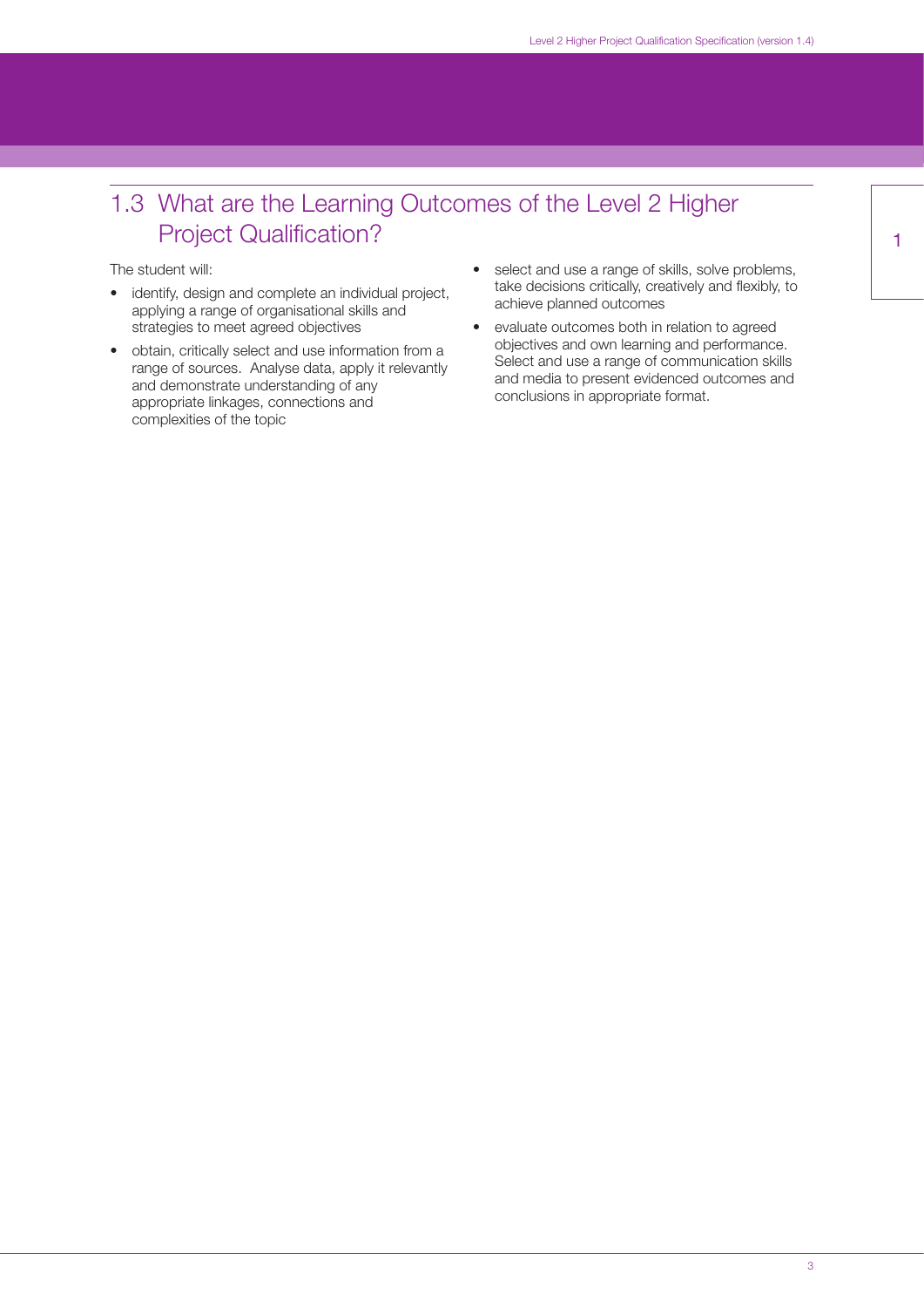## 2 Teaching, Supervising and Assessing the Level 2 Higher Project Qualification

The Level 2 Higher Project will require the teaching of relevant planning, organisational, project management, study and presentation skills and a piece of independent work undertaken by the learner. This work will be guided and overseen by the learner's Supervisor, monitored by the Centre Coordinator and internally assessed by the centre.

### 2.1 Aims

The Level 2 Higher Project offers opportunities for students to:

- develop and improve their own learning and performance as inquisitive and independent students
- be inspired by new areas and/or methods of study
- support the experiential learning process and provide further opportunities for students to plan and review their learning
- use their learning experiences to support their personal aspirations for further study and career development

## 2.2 The Taught Element of the Level 2 Higher Project Qualification

The Higher Project Qualification will require the teaching of the necessary skills. It is expected that 30 guided learning hours, will be spent on this taught element. The remaining 30 glh are allocated for the student's independent work and the individual supervision and guidance received. Teaching of the skills for the Higher Project should be agreed by the supervisor as appropriate to the needs of the student and their chosen project.

The taught element is likely to include:

- research skills including the ability to search for and identify suitable sources of information in the chosen subject area
- skills or techniques that will be required for the safe and effective execution of the project which are not part of the candidate's course of study. e.g. conducting risk assessment, assessing ethical principles of project proposals and research, safe laboratory or workshop technique, professional codes of practice, ethical guidelines, research methodology ICT skills that will enhance the production of the report and/or the development of the project
- ICT skills that will enhance the production of the report and/or the development of the project
- project management skills including time, resource and task management
- the format and structure of accepted academic forms of research report.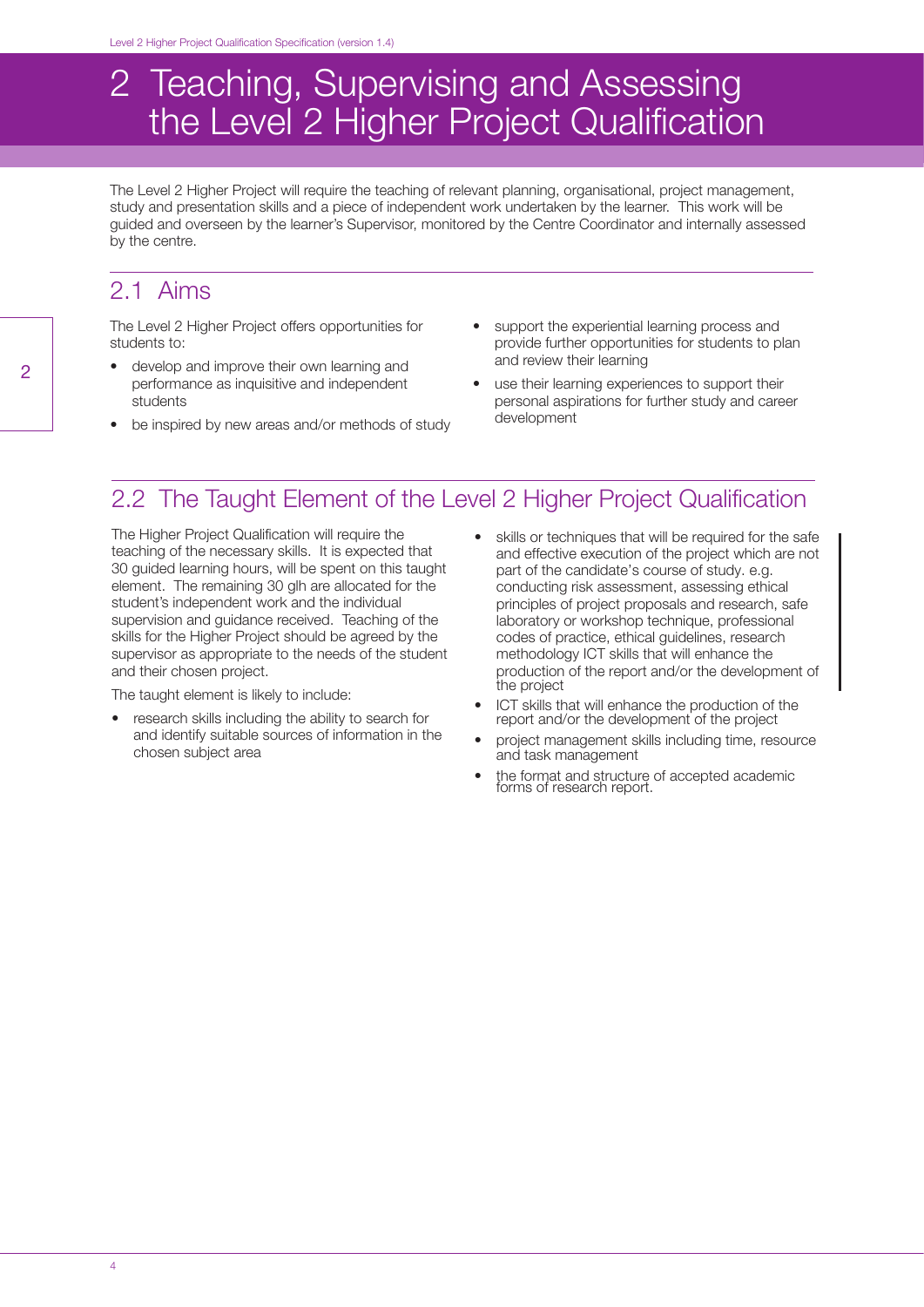## <span id="page-5-0"></span>2.3 What is the Project process?

#### Student

The student will develop an idea for a project that they wish to carry out and discuss their ideas with a supervisor.

Students will then:

- carry out research to enable them to sufficiently develop project aims and objectives to make a formal project proposal
- document their planning and research within the Production Log
- meet with the supervisor at specified meetings to discuss the project process and issues
- carry out the project by achieving the aims and objectives they set themselves
- prepare and give a presentation about the project product and process (including a question and answer session)
- evaluate the project process.

#### Group Projects

If students are working as part of a group each student's individual contribution to the end product must be pre-approved by the Centre Co-ordinator. Students working as a group must submit individual assessment evidence and complete an individual presentation.

Evidence submitted for assessment must show how each individual student within the group has met the assessment objectives.

#### **Supervisor**

The centre will allocate a supervisor to each student. It is advised that the number of students allocated to each supervisor should take into account the supervisor's other commitments.

Supervisors will:

- meet with each student to review initial ideas
- agree the student's working title and proposal and complete the supervisor's sections in the Production Log and Assessment Record for each learner
- meet with each student for regular reviews including at least:
	- a meeting to discuss the record of initial ideas and how the student intends to develop the project
	- a planning review (postproposal acceptance)
	- a mid-term review
	- a project product review
- assess the project holistically applying AQA assessment objectives
- confirm that a presentation took place and provide a record of the questioning
- endorse each student's Production Log and Assessment Record by signing the appropriate sections including a declaration that the evidence submitted for assessment is the unaided work of the student
- **confirm that no dual accreditation has taken place and that the work submitted is a genuine extension and development of the student's course of study. No work assessed for the award of marks can be is also to be submitted for any other accredited qualification(s)**

#### Centre Coordinator

Each centre is required to appoint an appropriate Centre Coordinator who will be responsible to AQA for all Level 2 Higher Project submissions from the centre.

The Centre Co-ordinator will:

- develop staff understanding of the requirements of the Higher Project and the centre's relevant assessment policies and procedures
- approve the suitability of the project proposal and check that it constitutes a genuine extension and development of the student's programme of study. This includes material on that programme of study that may be covered after the completion of the project. **NB it is possible for the Centre Coordinator to also supervise projects. If this is the case a senior colleague should counter-sign Proposal part C**
- quality assure standards of internal assessment
- meet administrative requirements (both internal and external)
- review and evaluate assessment practice including feedback from AQA.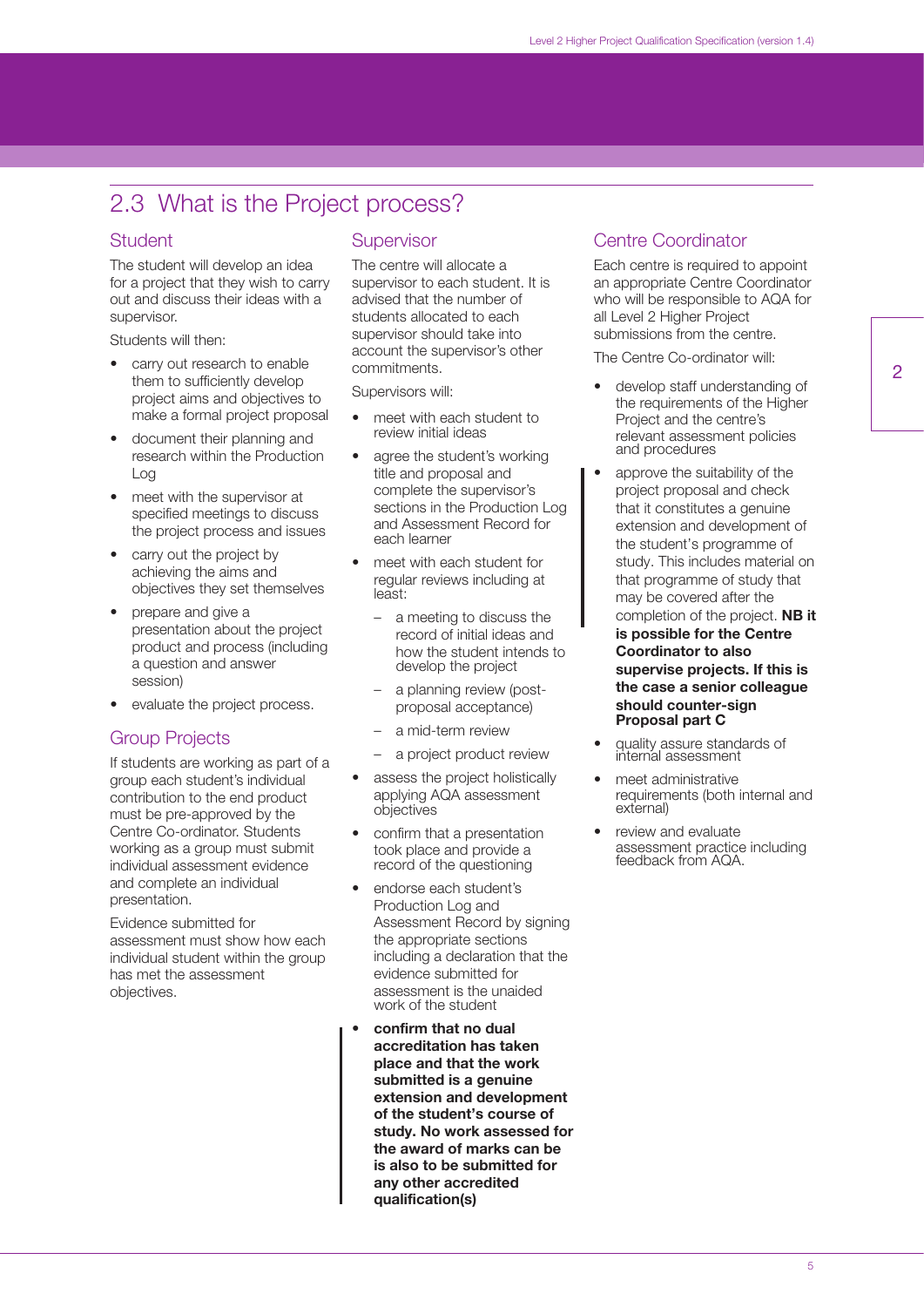## <span id="page-6-0"></span>2.4 Assessing the Potential of a Proposal

The supervisor assesses the potential project against the following checklist.

- 1. Does the working title of the project and proposed action allow the student to investigate and to access the concepts and skills in the assessment objectives, i.e. plan, research, analyse, evaluate and explain, rather than simply describe and narrate?
- 2. Are the title and proposed action clear and focused on an issue which can be managed within the timescale, available resources and word total?
- 3. Does the working title and proposed action indicate that the student will be capable of investigating and researching the topic or carrying out the activity or task independently, safely and ethically?
- 4. Is there a danger that the student will be unable to approach the project impartially and in a balanced way?
- 5. Is the student likely to face difficulties understanding the themes and issues associated with the project topic?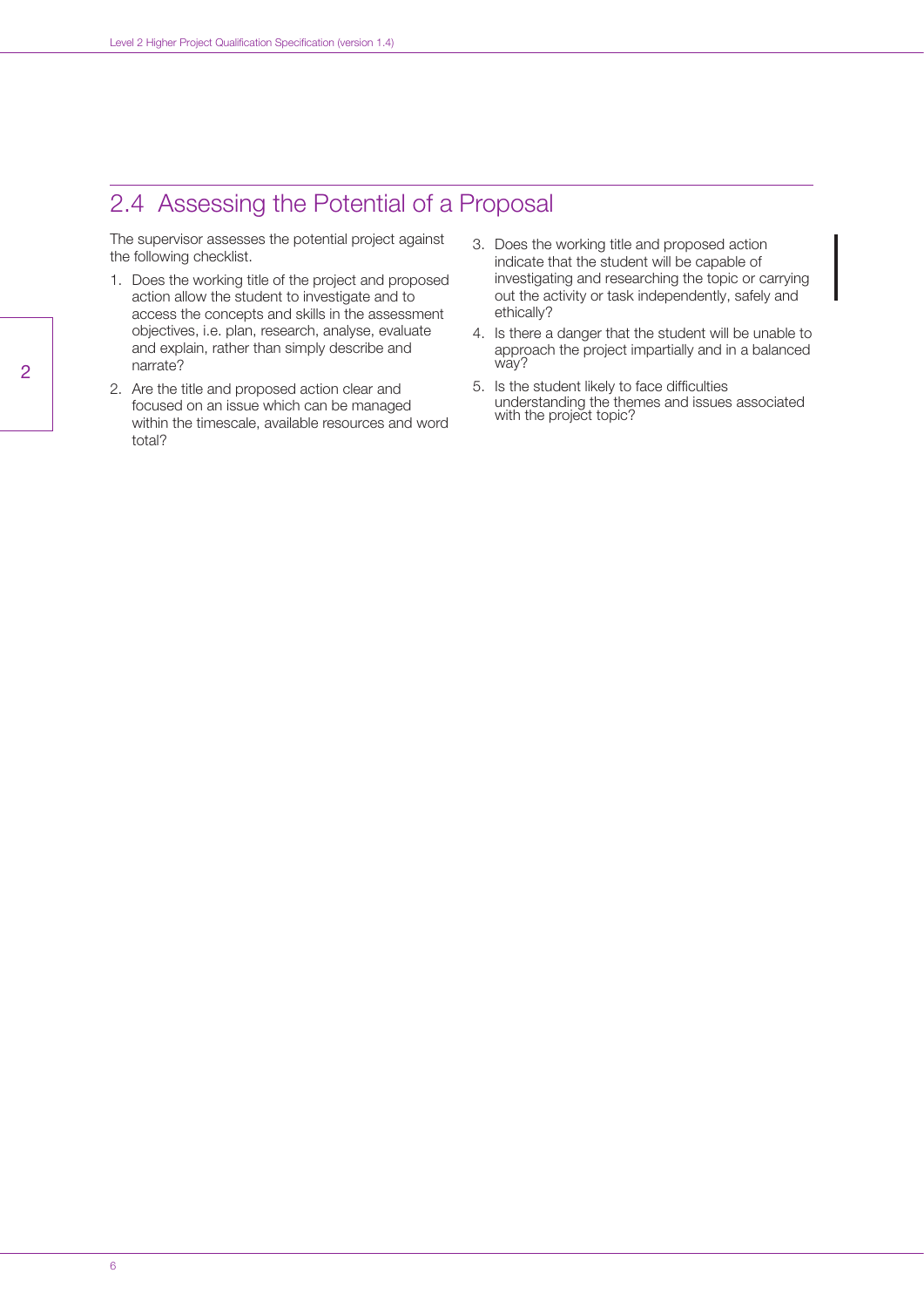## <span id="page-7-0"></span>2.5 Assessing the Level 2 Higher Project

## 2.5.1 Assessment Evidence

The evidence for assessment will comprise the following:

- the completed Production Log and Assessment Record including the Project Proposal Form, Presentation Record and Candidate Record Form
- the project product including a written report and any other evidence, as appropriate, depending on the topic or subject area chosen.

#### Completed Production Log and Assessment Record

The Production Log and Assessment Record will document the planning and progress of the project, including decision-making and the student's reflections on the process:

- formal proposal and approval
- initial idea and outline plan for the project
- record of research carried out and resources used
- record of advice and support offered and action taken as a result
- note of any changes made to plan and reasons for the changes
- a review of the completed Project Product
- a record of the presentation with the supervisor's record of relevant questioning.

The live presentation should be for a non-specialist audience and use media appropriate to the type of project. The presentation may involve the use of flipcharts, posters, Prezi, PowerPoint or short excerpts of video material. The presentation record should include examples of questions from the supervisor and the student's responses to these.

All substantive advice given to the students should be recorded by them in the Production Log and Assessment Record and confirmed by the Supervisor.

The Production Log and Assessment Record can be downloaded from the projects website.

#### Appropriate Evidence of Project Product

Depending on the subject area or topic chosen, a variety of evidence may be submitted for assessment. Evidence can be provided in any form appropriate to the type of project chosen.

All project products must include a written report. The exact length of each written report will depend on the nature of the project, the subject area or topic chosen and the other evidence provided.

A project product which consists solely of a research based written report should be approximately 2000 words, for example a research report of a scientific investigation, exploration of a hypothesis or an extended essay or academic report in appropriate form. Where the chosen product is an artefact there must also be a research based written report of a minimum of 500 words. In order to appropriately evidence an artefact students may include photographs of each stage of development as well as the final product. It is not necessary to include large artefacts themselves as evidence, photographs or other media will suffice.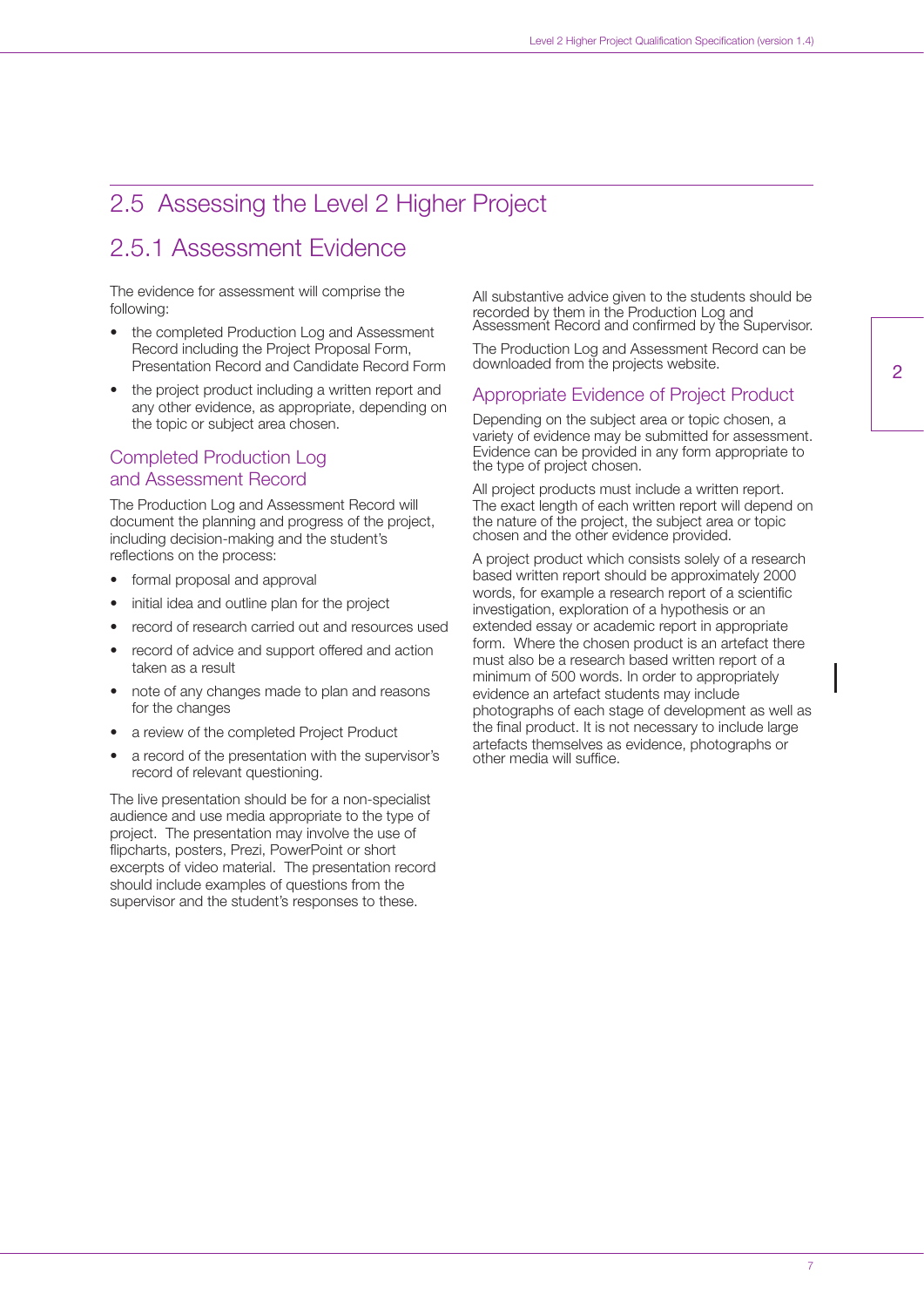## 2.5.2 Assessment Objectives (AOs)

All candidates are required to meet the following Assessment Objectives. The Assessment Objectives are weighted as indicated below:

|                 | <b>Assessment Objectives</b>                                                                                                                                                                                                                                                 | Weighting |
|-----------------|------------------------------------------------------------------------------------------------------------------------------------------------------------------------------------------------------------------------------------------------------------------------------|-----------|
| <b>AO1</b>      | <b>Manage</b><br>With appropriate guidance, select, plan and carry out an individual<br>project or task or individual project or task within a group project,<br>applying organisational skills and using a range of methods and<br>resources, to achieve agreed objectives. | 20%       |
| AO <sub>2</sub> | <b>Use Resources</b><br>Research, collate and select information from a range of sources and<br>apply in a relevant manner to achieve agreed objectives.                                                                                                                     | 20%       |
| AO <sub>3</sub> | <b>Develop and Realise</b><br>Select and use a range of skills, including appropriate technologies,<br>working with others and problem solving to complete tasks and<br>achieve agreed objectives.                                                                           | 40%       |
| AO <sub>4</sub> | <b>Review</b><br>Analyse project outcomes and draw own conclusions. Communicate<br>project outcomes, presenting evidence in an appropriate format.                                                                                                                           | 20%       |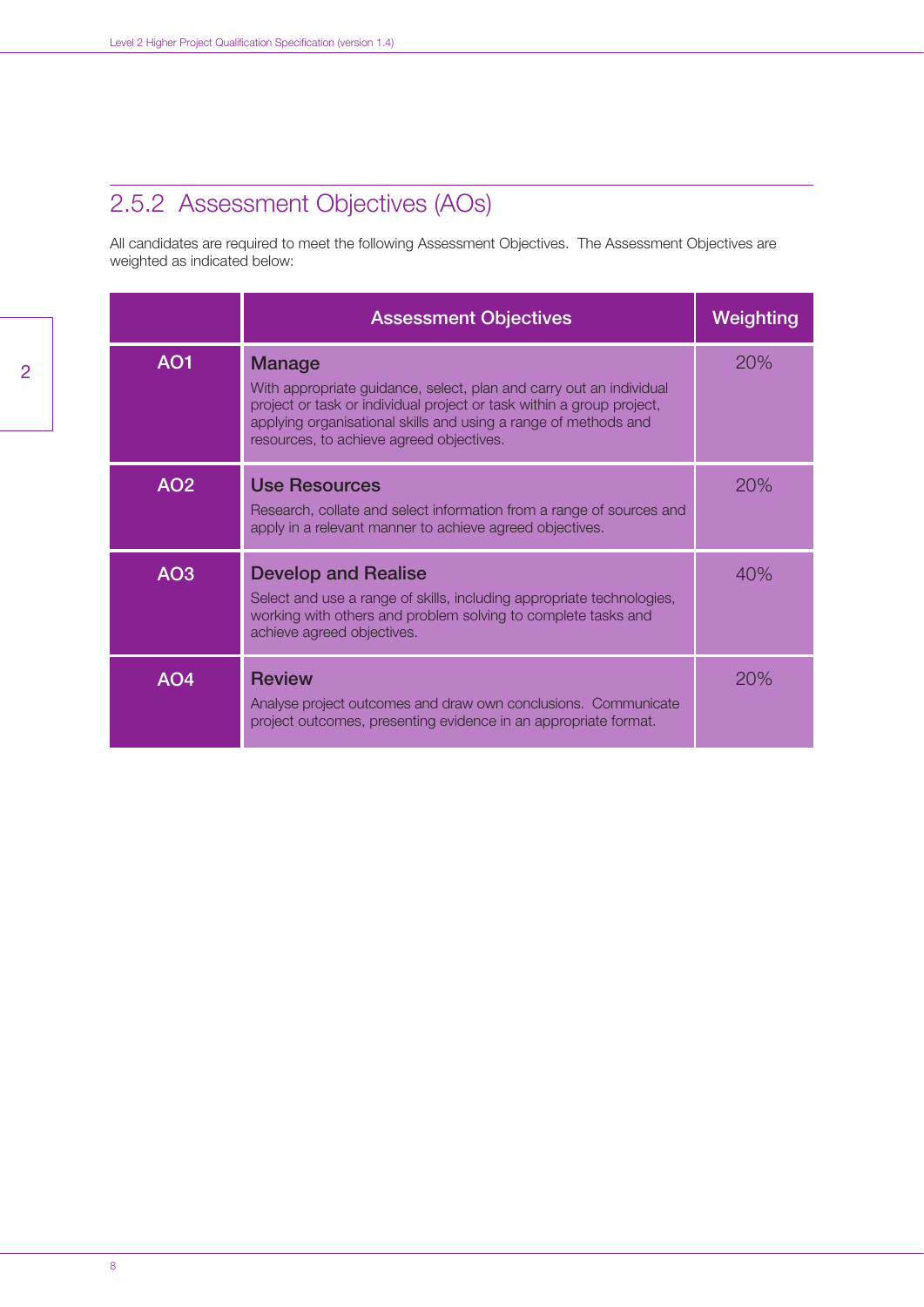## 2.5.3 Assessment Criteria

Assessment criteria statements are provided in three mark bands for each objective and should be regarded as hierarchical (i.e. each criterion assumes that any lower criteria are also met and that aspects of any higher criteria may be met in part).

When assessments are made, the criteria should be used to judge which mark best fits the candidate's work on their Level 2 Higher Project.

The mark should be awarded on the basis of the general level of the candidate's work in relation to the criteria statements for each level (i.e. an isolated example of performance at a different level should not be used to raise or lower the overall assessment).

The work will clearly meet the criteria given in the appropriate level descriptor for the lowest available mark at that level as appropriate to the particular project. Higher marks at each level may be used where work is judged to meet the criteria readily, consistently and across different elements of the project.

The zero mark band should be awarded in the event of a candidate failing to demonstrate any achievement in the objective at Level 2.

| <b>Assessment Objectives</b>                                                                                                                                                            | <b>Mark band</b>  | <b>Assessment Criteria</b>                                                                                                                                                                                                                                                                   |
|-----------------------------------------------------------------------------------------------------------------------------------------------------------------------------------------|-------------------|----------------------------------------------------------------------------------------------------------------------------------------------------------------------------------------------------------------------------------------------------------------------------------------------|
| <b>AO1 Manage</b><br>select a topic and agree<br>project aims and objectives<br>produce a project plan<br>٠<br>carry out the project applying<br>$\bullet$<br>organisational skills and | $7 - 10$<br>marks | Clear identification of the topic to be investigated<br>or researched and clear evidence of appropriate<br>aims and objectives for the proposed project title.<br>Detailed project plan, with clear evidence of<br>monitoring progress of project work against the<br>agreed project plan.   |
| using a range of methods<br>and resources, to achieve<br>agreed objectives                                                                                                              | $4 - 6$<br>marks  | Some identification of the topic to be investigated<br>or researched. Some evidence of appropriate<br>aims and objectives for the proposed project title.<br>Appropriate project plan, with some evidence of<br>monitoring progress of project work against the<br>agreed project plan.      |
|                                                                                                                                                                                         | $1 - 3$<br>marks  | Limited identification of the topic to be<br>investigated or researched. Limited evidence of<br>appropriate aims and objectives for the proposed<br>project title.<br>Brief project plan, with little evidence of<br>monitoring progress of project work against the<br>agreed project plan. |
|                                                                                                                                                                                         | 0 marks           | No relevant response.                                                                                                                                                                                                                                                                        |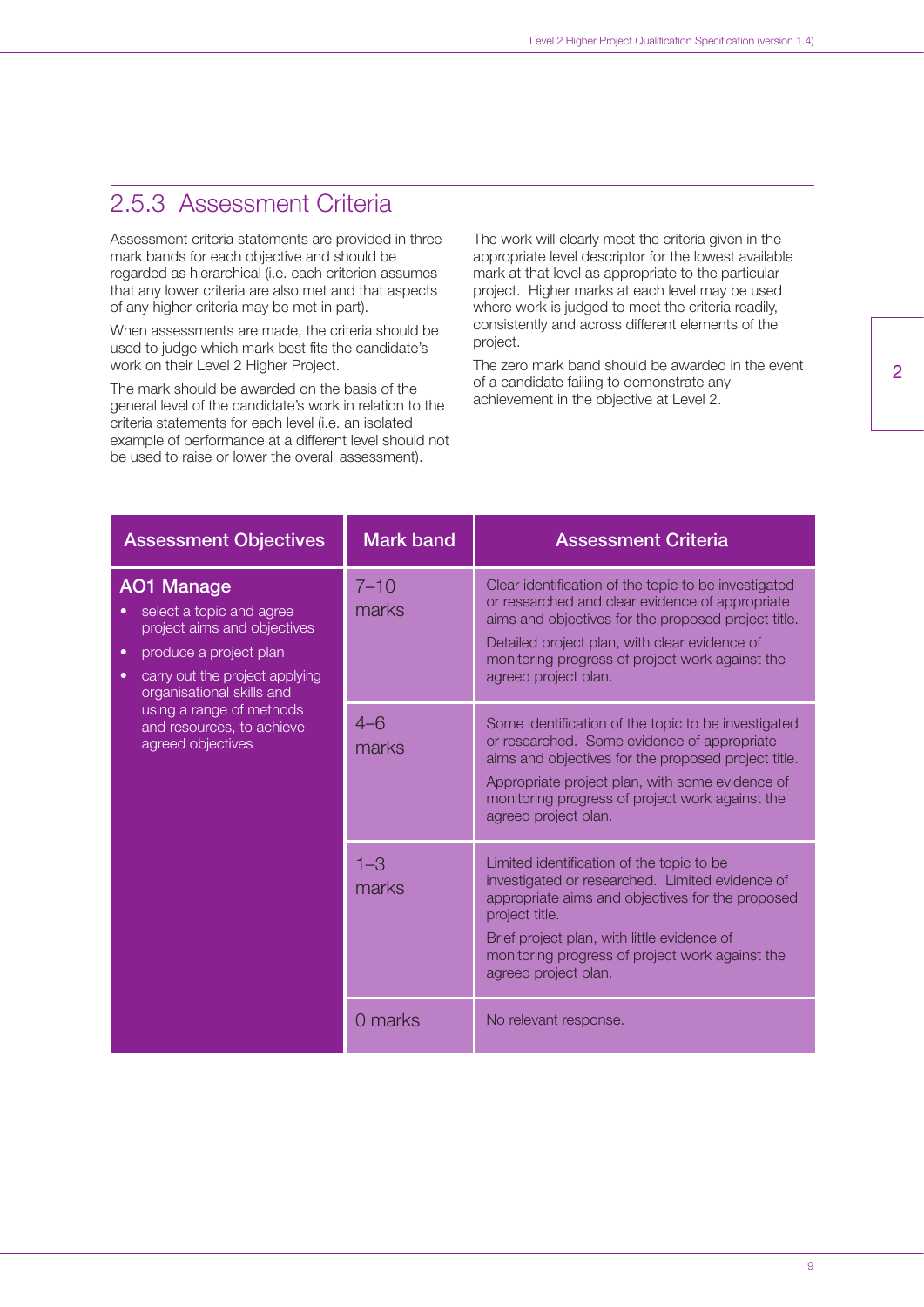| <b>Assessment Objectives</b>                                                                                                                                                              | <b>Mark band</b>  | <b>Assessment Criteria</b>                                                                                                                                                                                                                            |
|-------------------------------------------------------------------------------------------------------------------------------------------------------------------------------------------|-------------------|-------------------------------------------------------------------------------------------------------------------------------------------------------------------------------------------------------------------------------------------------------|
| <b>AO2 Use resources</b><br>research, collate data and<br>select relevant information<br>from a variety of resources<br>apply information in a<br>$\bullet$<br>relevant manner to achieve | $7 - 10$<br>marks | Evidence of detailed research involving the<br>selection and evaluation of a wide range of<br>relevant resources.<br>Clear evidence of data collation and application of<br>research skills. Clear linkage between research<br>and agreed objectives. |
| agreed objectives                                                                                                                                                                         | $4 - 6$<br>marks  | Evidence of some research involving the selection<br>and evaluation of a range of relevant resources.<br>Some evidence of data collation and application<br>of research skills. Some linkage between<br>research and agreed objectives.               |
|                                                                                                                                                                                           | $1 - 3$<br>marks  | Evidence of limited research involving limited<br>selection and evaluation of a range of relevant<br>sources.<br>Limited data collation and application of the<br>research skills. Limited linkage between research<br>and agreed objectives.         |
|                                                                                                                                                                                           | 0 marks           | No relevant response.                                                                                                                                                                                                                                 |

2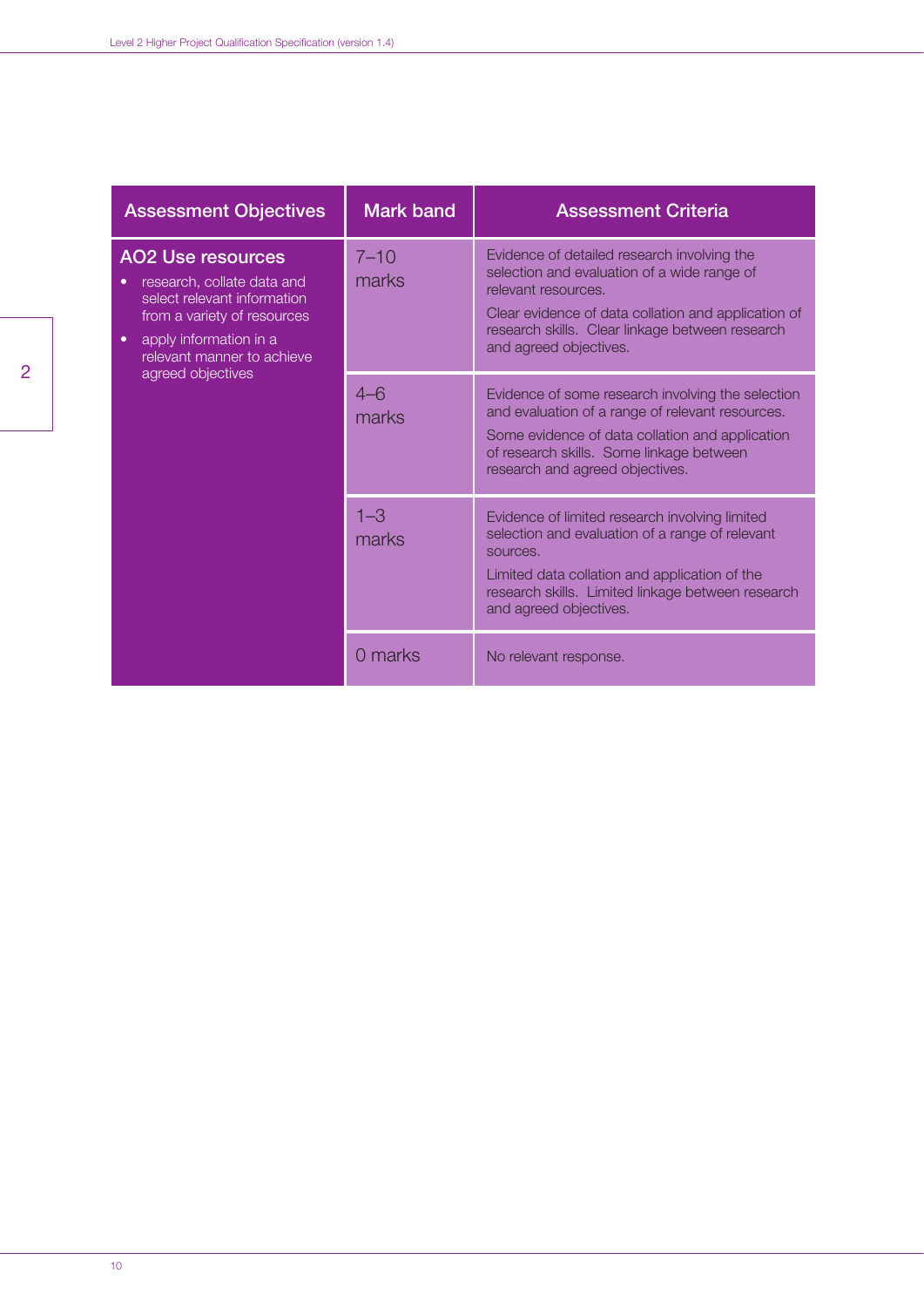| <b>Assessment Objectives</b>                                                                                                                                                                                                               | <b>Mark band</b>   | <b>Assessment Criteria</b>                                                                                                                                                                                                                                                                                                                                                                                                                                                                                                                                                                                                                               |
|--------------------------------------------------------------------------------------------------------------------------------------------------------------------------------------------------------------------------------------------|--------------------|----------------------------------------------------------------------------------------------------------------------------------------------------------------------------------------------------------------------------------------------------------------------------------------------------------------------------------------------------------------------------------------------------------------------------------------------------------------------------------------------------------------------------------------------------------------------------------------------------------------------------------------------------------|
| AO3 Develop and<br>Realise<br>select and use a range of<br>skills including appropriate<br>technologies to complete<br>tasks<br>working with others<br>$\bullet$<br>problem solving<br>$\bullet$<br>achieve agreed objectives<br>$\bullet$ | $14 - 20$<br>marks | Candidates take appropriate decisions and select<br>appropriate information for the task. The project<br>plan and outcome are fully implemented to a high<br>standard and consistent with the candidate's<br>original plan.<br>There is clear evidence of appropriate changes to,<br>or development of, the initial project plan or title or<br>aims and objectives, with clear and appropriate<br>reasons for any changes.<br>Candidates show evidence of the use of a wide<br>range of research skills and a variety of sources,<br>communicating their findings clearly in an<br>appropriate format that closely addresses the<br>nature of the task. |
|                                                                                                                                                                                                                                            | $7 - 13$<br>marks  | Candidates take decisions and select some<br>appropriate information for the task. The project<br>plan and outcome are implemented to an<br>acceptable standard and consistent with the<br>candidate's original plan.<br>There is some evidence of appropriate changes<br>to, or development of, the initial project plan or<br>title or aims and objectives, with some reasons for<br>any changes.<br>Candidates show evidence of the use of a range<br>of research skills and different sources,<br>communicating their findings in an appropriate<br>format that addresses the nature of the task.                                                    |
|                                                                                                                                                                                                                                            | $1 - 6$<br>marks   | Candidates take few decisions and little<br>appropriate information is selected for the task.<br>The project plan and outcome are implemented in<br>a limited way and the outcome is realised in a<br>limited manner.<br>There is little or no evidence of appropriate<br>changes to, or development of, the initial project<br>plan or title or aims and objectives.<br>Candidates show limited evidence of the use of<br>research skills and sources, communicating some<br>of their findings in a format not always appropriate<br>for the task.                                                                                                      |
|                                                                                                                                                                                                                                            | 0 marks            | No relevant response.                                                                                                                                                                                                                                                                                                                                                                                                                                                                                                                                                                                                                                    |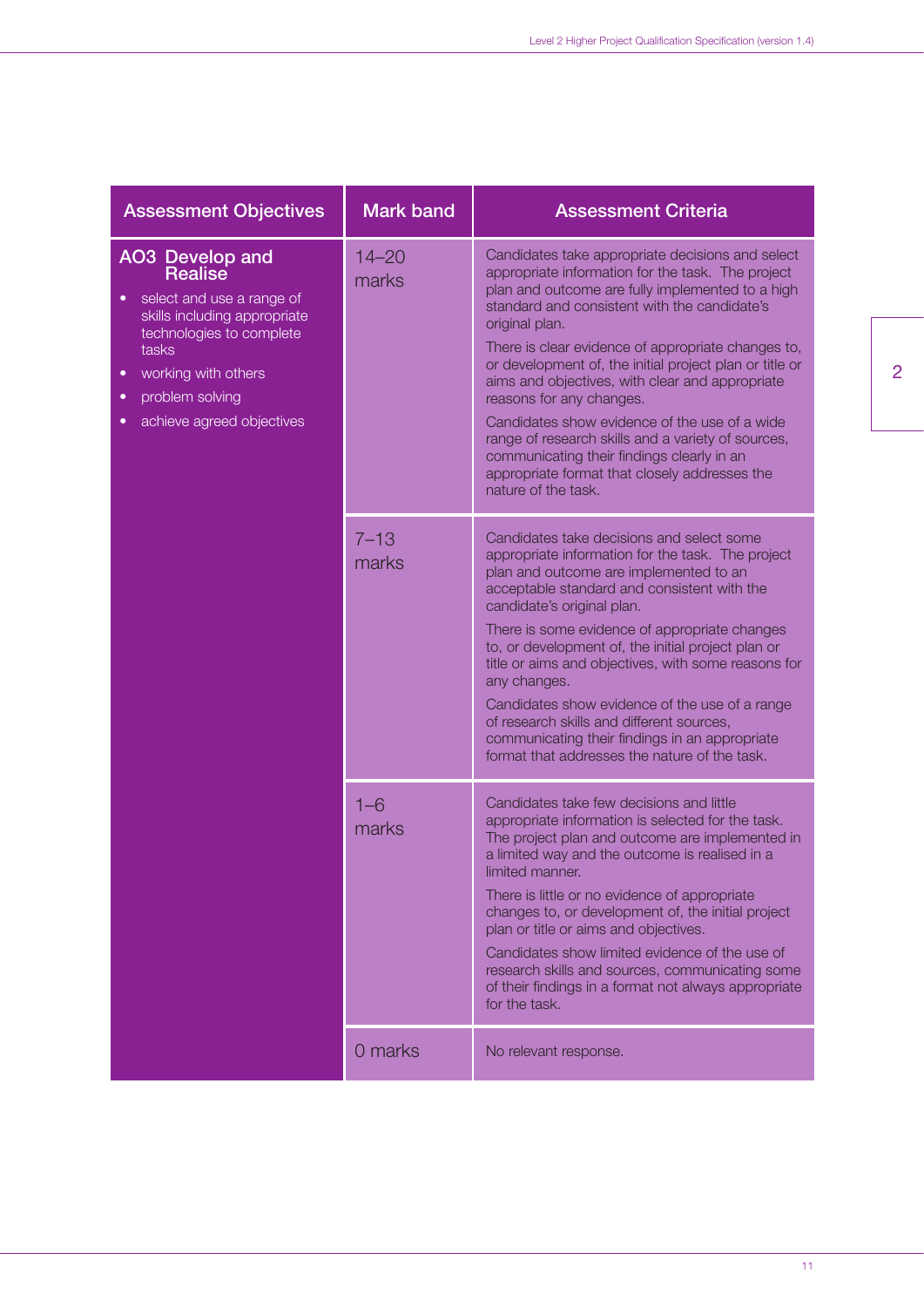| <b>Assessment Objectives</b>                                                                                                                               | <b>Mark band</b>  | <b>Assessment Criteria</b>                                                                                                                                                                                                                                                                                                                                                                                                                                                      |
|------------------------------------------------------------------------------------------------------------------------------------------------------------|-------------------|---------------------------------------------------------------------------------------------------------------------------------------------------------------------------------------------------------------------------------------------------------------------------------------------------------------------------------------------------------------------------------------------------------------------------------------------------------------------------------|
| <b>AO4 Review</b><br>analyse project outcomes<br>including peer evaluation<br>communication skills<br>present project outcomes in<br>an appropriate format | $7 - 10$<br>marks | Detailed analysis of the strengths and<br>weaknesses of the completed project, the<br>planning, implementation and outcomes, and the<br>candidate's own learning during the project.<br>Clear understanding of the key issues relating to<br>the outcome of the project.<br>Material is consistently relevant, well-structured<br>and appropriately presented. Candidates clearly<br>communicate their findings and outcomes which<br>are soundly based upon research evidence. |
|                                                                                                                                                            | $4 - 6$<br>marks  | Some analysis of the strengths and weaknesses<br>of the completed project and the candidate's own<br>learning during the project. Some understanding<br>of the issues relating to the outcome of the<br>project.<br>Material is sometimes relevant, well-structured<br>and appropriately presented. Candidates<br>adequately communicate their findings and<br>outcomes which are based on research evidence.                                                                   |
|                                                                                                                                                            | $1 - 3$<br>marks  | Limited analysis of the strengths and weaknesses<br>of the completed project and the candidate's own<br>learning during the project.<br>Material is not always relevant, well-structured<br>and appropriately presented. Candidates<br>communicate some of their findings and<br>outcomes which are based on little research<br>evidence.                                                                                                                                       |
|                                                                                                                                                            | 0 marks           | No relevant response.                                                                                                                                                                                                                                                                                                                                                                                                                                                           |

### 2.5.4 Standardisation

AQA will hold standardising meetings. Centres entering candidates for the first time should send their Centre Coordinator to the meetings. Attendance is also strongly recommended in the following cases:

- where there has been a serious misinterpretation of the specification requirements;
- where the nature of the projects agreed by a centre has been inappropriate;
- where a significant adjustment has been made to a centre's marks in the previous examination.

Otherwise attendance is at the discretion of centres. At these meetings AQA will provide support in using the assessment criteria.

Centre Coordinators must standardise marking within the centre to make sure that all candidates at the centre have been assessed to the same standard. The Centre Coordinator should sign the Centre Declaration Sheet to confirm that internal standardisation has taken place. Internal moderation should evidence the sampling and appropriate adjustment by the Centre Coordinator.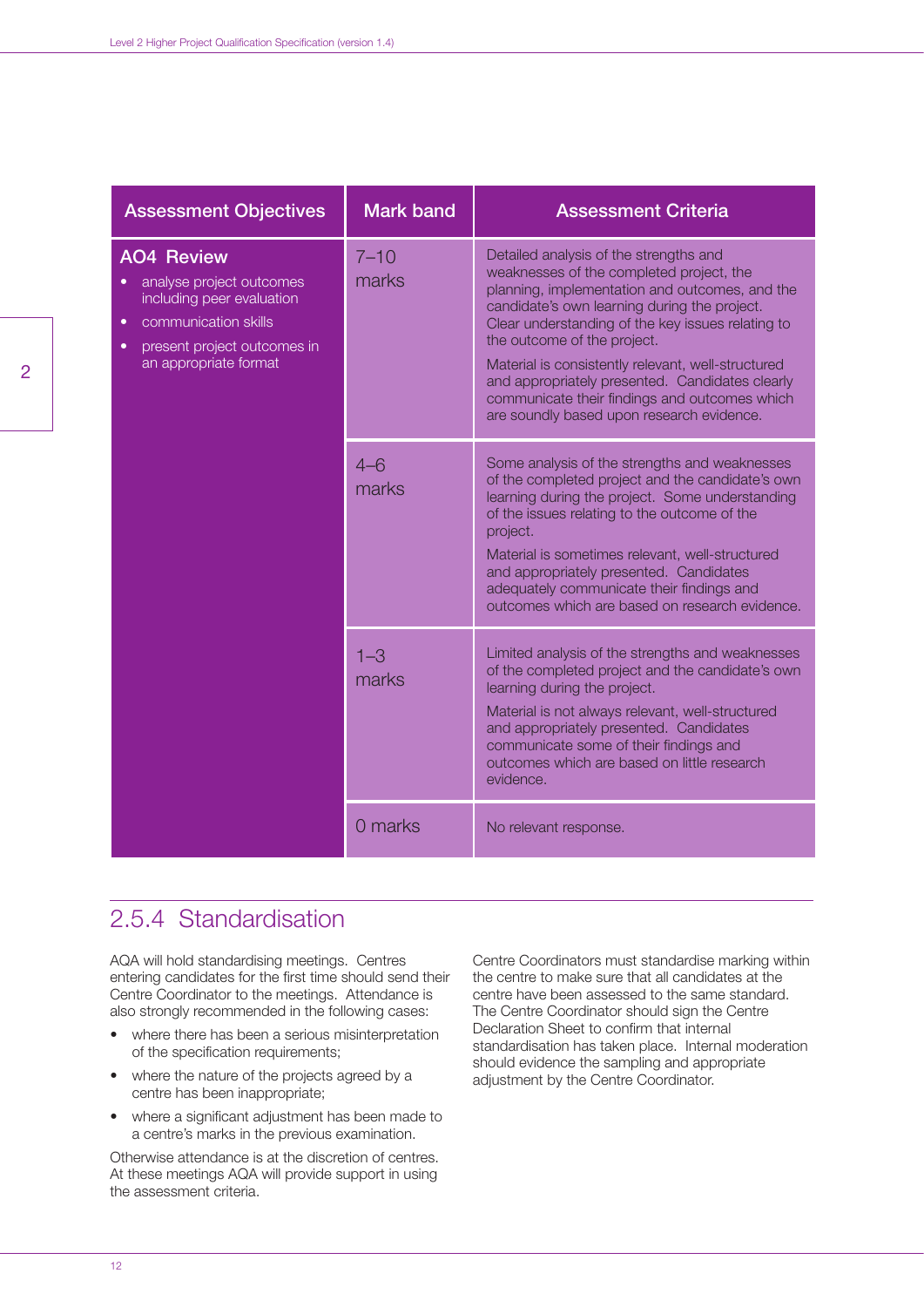Internal standardisation and moderation may involve:

- all supervisors assessing some trial pieces of work and identifying differences in marking standards;
- discussing any differences in assessment at a training meeting for all supervisors;
- referring to reference and archive material such as examples from AQA's standardising meetings;
- sampling and appropriate adjustment by the Centre Coordinator

but other valid approaches are permissible.

Supervisors must show clearly how the marks have been awarded in relation to the marking criteria defined in the specification. This annotation will help the moderator to see as precisely as possible where the supervisor considers that the candidates have met the criteria in the specification.

Work could be annotated by either of the following methods:

- key pieces of evidence flagged throughout the work by annotation
- summative comments on the work, referencing precise sections in the work.

The total mark for each candidate must be submitted to AQA and the moderator on the mark forms provided or by Electronic Data interchange (EDI) by the specified date. Centres will be informed which candidates' work is required in the samples to be submitted to the moderator.

The centre must retain the work of all candidates, including Candidate Record Forms (CRFs), under secure conditions, from the time it is assessed, to allow for the possibility of an enquiry about results. The work may be returned to candidates after the deadline for enquiries about results. If an enquiry about a result has been made, the work must remain under secure conditions in case it is required by AQA.

#### 2.5.5 Moderation

You must send all your students' marks to us by the date given at **aga.org.uk/deadlines**. You will be asked to send a sample of your students' NEA evidence to your moderator.

You must show clearly how marks have been awarded against the assessment criteria in this specification. Your comments must help the moderator see, as precisely as possible, where you think the students have met the assessment criteria. You must:

- Record your comments on the candidate record form (CRF)
- Check that the correct marks are written on the CRF and that the total is correct

The moderator re-marks a sample of the evidence and compares this with the marks you have provided to check whether any changes are needed to bring the marking in line with our agreed standards. Any changes to marks will normally keep your rank order but, where major inconsistencies are found, we reserve the right to change the rank order.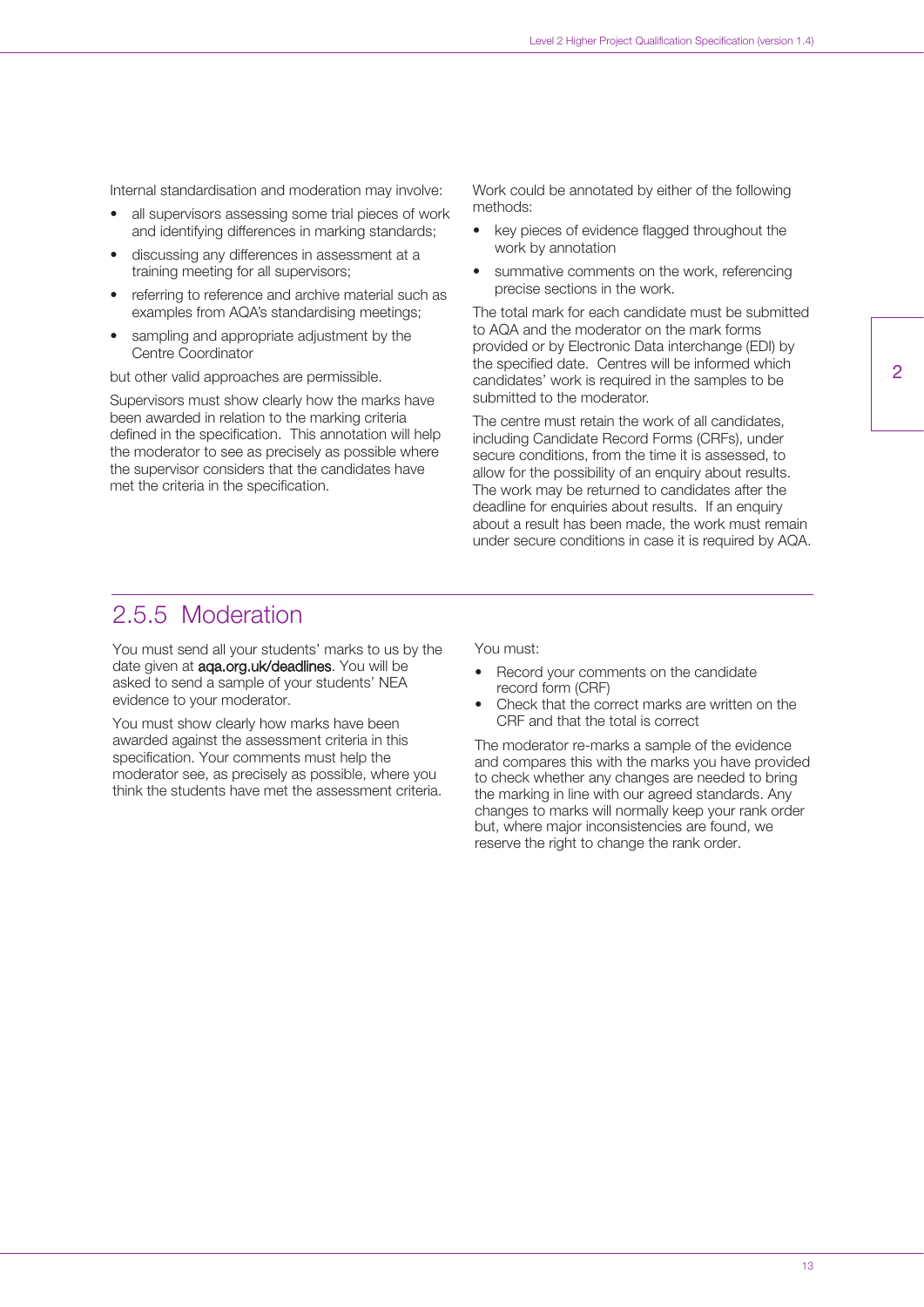## <span id="page-14-0"></span>3 Administration

## 3.1 Entries

Please refer to the current version of *Entry Procedures and Codes* for up to date entry procedures.

### 3.2 Private Candidates

This specification is not available to private candidates.

### 3.3 Access Arrangements and Special Consideration

We have taken note of the provisions of the Disability Discrimination Act (DDA) 1995 in developing and administering this specification.

We follow the guidelines in the Joint Council for Qualifications (JCQ) document: *Access Arrangements and Special Consideration: Regulations and Guidance Relating to Candidates who are Eligible for*

*Adjustments in Examination GCE, AEA, GCSE, Entry Level & Key Skills.*This is published on the JCQ website: **https://www.jcq.org.uk/exams-office/accessarrangements-and-special-consideration** or you can follow the link from our website **https://www.aqa.org.uk/exams-administration/ access-arrangements**

#### 3.4 Safeguarding

Some of the content within this curriculum may generate discussions or disclosures from students which raise safeguarding concerns. If this happens, please follow your centre's safeguarding policy to arrange support.

#### 3.5 Language of the Assessment

We will provide this specification in English only.

#### 3.6 Awarding Grades and Reporting Results

The Level 2 Higher Project Qualification will be graded on a four grade scale: A\*, A, B, C. Candidates who fail to reach the minimum standard for grade C will be

recorded as U (unclassified) and will not receive a qualification certificate.

#### 3.7 Re-sits and Shelf-life of Results

Candidates may re-sit this qualification any number of times within the shelf-life of the specification. However, any re-sit must include the full projects

process and a new title. Candidates will be graded on the basis of the evidence submitted for assessment.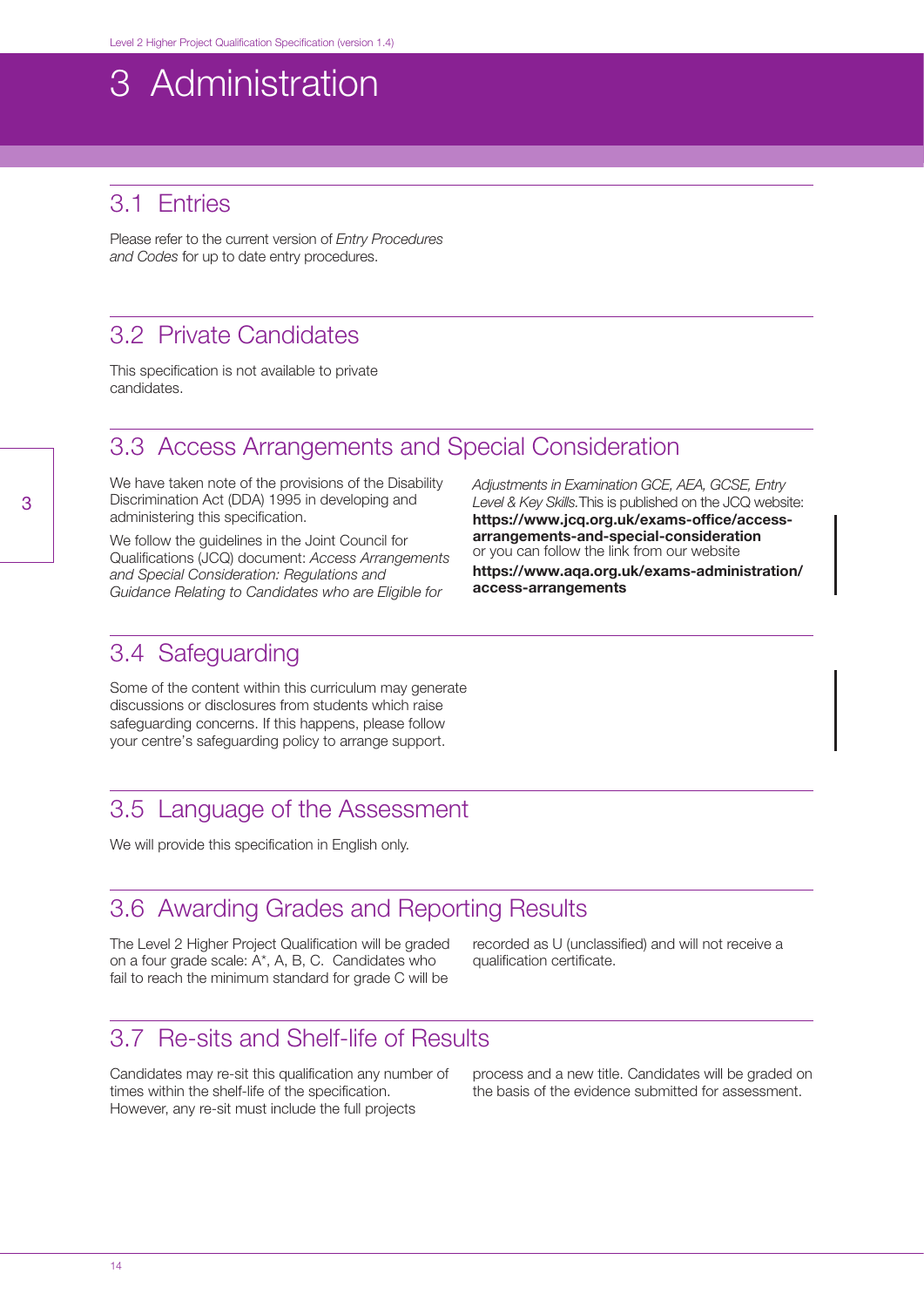### <span id="page-15-0"></span>3.8 Supervision and Authentication of Coursework

In order to meet Ofqual's qualification and subject criteria, AQA requires:

- **candidates** to sign the Candidate Record Form (CRF) page in the Production Log and Assessment Record to confirm that the work submitted is their own, and
- **supervisors** to confirm on the CRF page that the work assessed is solely that of the candidate concerned and was conducted under the conditions laid down by the specification, and the JCQ instructions for conducting coursework.

The completed CRF for each student must be included in the candidate's Log and Assessment Record. All supervisors who have assessed the work of any student entered must sign the declaration of authentication. Failure to sign the authentication statement may delay the processing of the student's result.

In centres where supervisors are familiar with candidates' work the supervisor should be sufficiently aware of a student's standard and level of work to appreciate if the project submitted is beyond the ability of the student. Where this is not the case, Centre Coordinators should make sure that the project is completed under closer supervision. However, in all cases the initial planning, guidance, mid-term and final reviews will ensure that the supervisor is confident that the project is the candidate's own work. This will be recorded in the Production Log and Assessment Record.

If it is believed that a student has received additional assistance and that this is acceptable within the guidelines for the specification, the supervisor should award a mark which represents the student's unaided achievement. The authentication statement should be signed and information given on the relevant form.

If the supervisor is unable to sign the authentication statement for a particular candidate, then the student's work cannot be accepted for assessment.

#### 3.9 Malpractice

Centre Coordinators/Supervisors should inform candidates of the AQA Regulations concerning malpractice.

#### Students must **not**:

- submit work which is not their own:
- lend work to other students;
- allow other students access to, or the use of, their own independently-sourced source material (this does not mean that candidates may not lend their books to another candidate, but candidates should be prevented from plagiarising other students' research);
- include work copied directly from books, the internet or other sources without acknowledgement and attribution;
- submit work typed or word-processed by a third person without acknowledgement.

These actions constitute malpractice, for which a penalty (e.g. disqualification from the qualification) will be applied.

Supervisors and coordinators must ensure they comply with JCQ instructions for conducting coursework. Copies of this document can be found at **www.jcq.org.uk**.

If malpractice is suspected, the Examinations Officer should be consulted about the procedure to be followed.

Where suspected malpractice in projects is identified by a centre after the student has signed the declaration of authentication, the Head of Centre must submit full details of the case to AQA at the earliest opportunity. The form JCQ/M1 should be used. Copies of the form can be found on the JCQ website: **http://www.jcq.org.uk/**

Malpractice in projects discovered prior to the student signing the declaration of authentication need not be reported to AQA, but should be dealt with in accordance with the centre's internal procedures. AQA would expect centres to treat such cases very seriously. Details of any work which is not the student's own must be recorded on the CRF in the Production Log and Assessment Record or other appropriate place.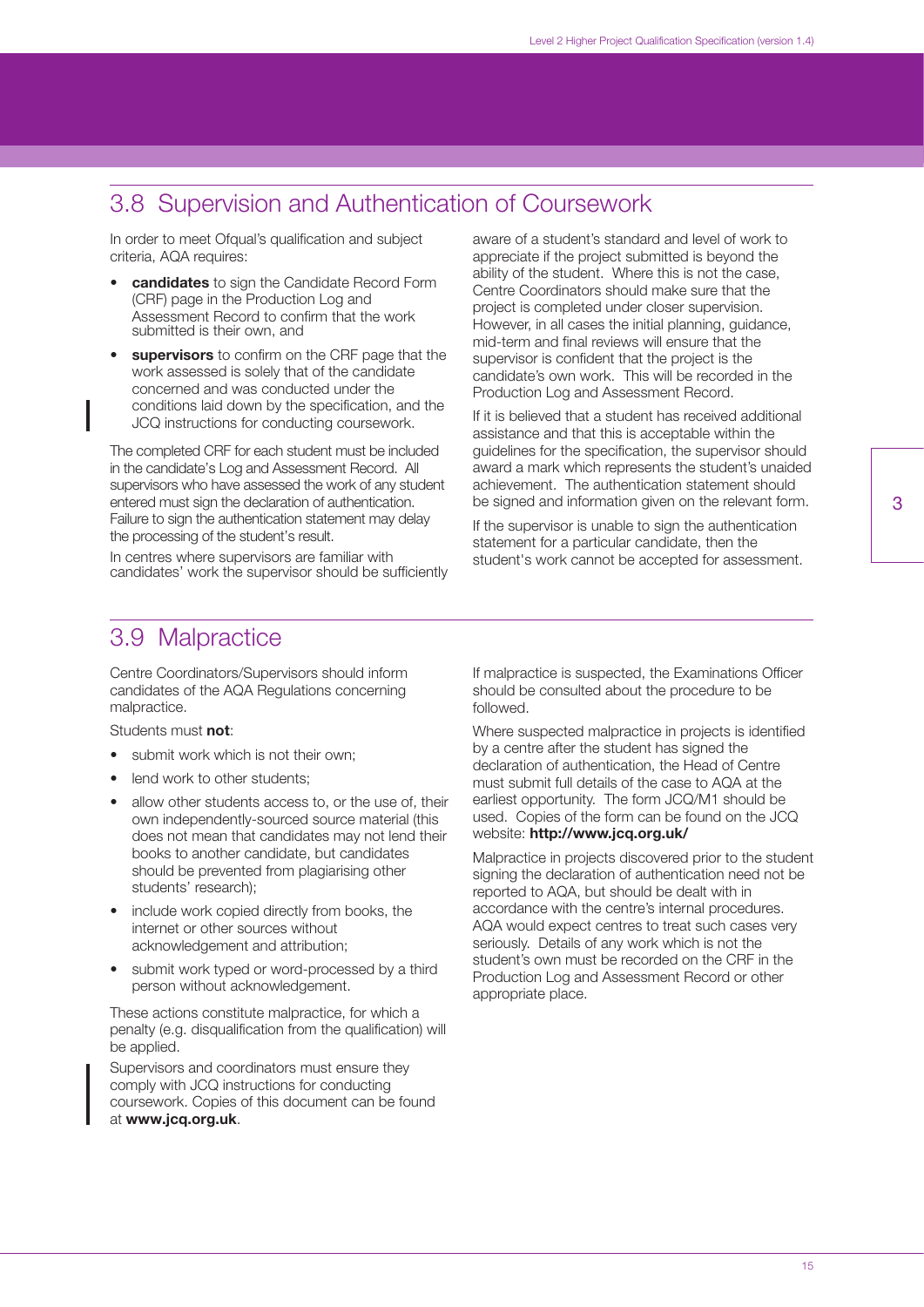## <span id="page-16-0"></span>**Appendices**

## A Grade Descriptions

The following descriptions indicate the level of attainment characteristic of the given grade at Level 2. They give a general indication of the required learning outcomes at each specific grade. The descriptions should be interpreted in relation to the content outlined in the specification; they are not designed to define that content.

The award will depend in practice upon the extent to which the candidate has met the Assessment Objectives (see Section 2.5.3) overall. Shortcomings in some aspects of the project may be balanced by a better performance in other aspects.

#### Grade A\*

Candidates identify their project and produce well structured and well organised plans. There is clear evidence that they have responded effectively to guidance given. Candidates research, select, organise and use relevant information and use a range of suitable resources to good effect. Problems and issues are identified and conclusions drawn. Candidates select and use a range of skills, including, where appropriate, new technologies, to achieve good quality outcomes that realise the intentions of the project. They use communication skills to clearly present project outcomes and conclusions in an appropriate format with supporting evidence. In their analyses, candidates evaluate the project outcomes and their strengths and weaknesses in carrying out their project. They demonstrate through their responses to questions good knowledge of the topic area studied at this level.

#### Grade C

Candidates identify their project and produce plans that enable them to achieve most of their overall objectives. There is some evidence that candidates have responded to guidance given. Candidates research, select, organise and use information and partially exploit a range of resources. Some problems and issues are identified, some conclusions drawn, and the intended outcomes are partially realised. Elements of the project are generally well presented through the use of communication skills. In their analyses, candidates reflect on their project and on their strengths and weaknesses in carrying out the project. They demonstrate through their responses to questions basic knowledge of the topic area studied at this level.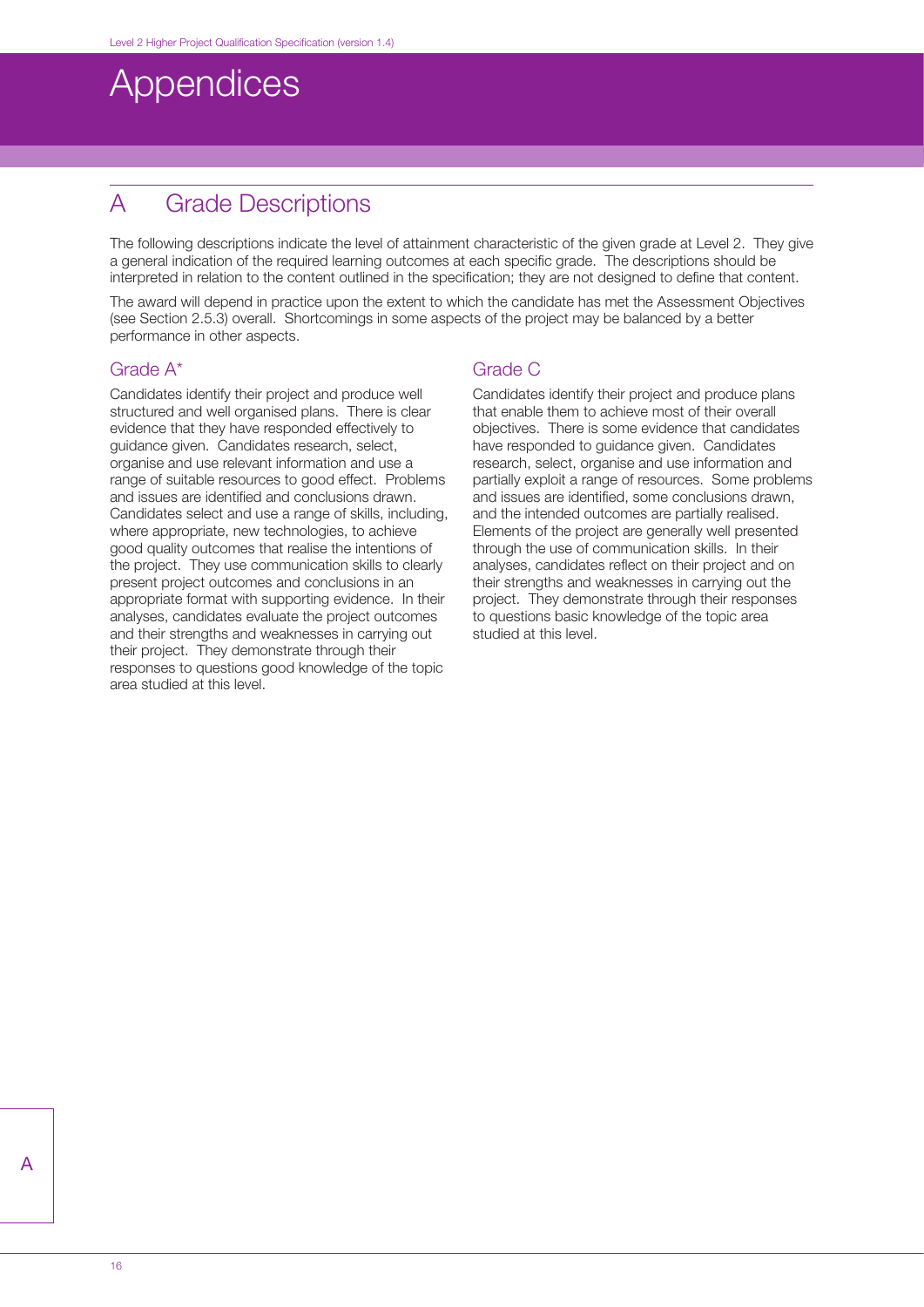## <span id="page-17-0"></span>B Spiritual, Moral, Ethical, Social, Cultural and other Issues

The Level 2 Higher Project provides students with many opportunities to develop their understanding of moral, ethical, social and cultural issues. The skills of planning, self-management of learning, collecting and analysing data and reviewing and evaluating learning will enhance the student's personal aspirations and career development.

#### European Dimension

AQA has taken account of the 1988 Resolution of the Council of the European Community in preparing this specification.

#### Avoidance of Bias

AQA has taken great care in the preparation of this specification to avoid bias of any kind.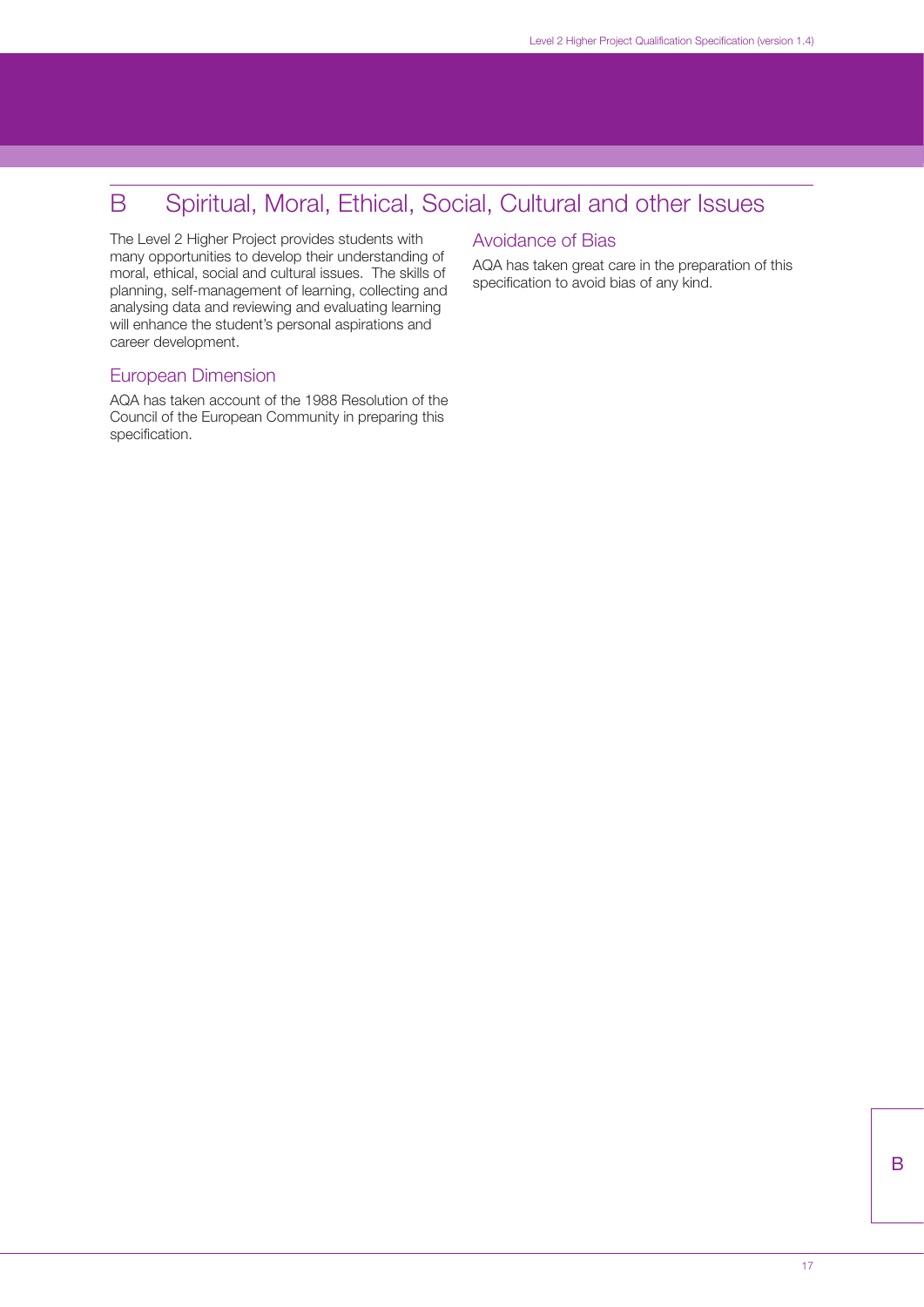## <span id="page-18-0"></span>C Overlaps with other Qualifications

The specification has been designed to allow maximum flexibility for centre and students.

The subject content allows the opportunity for candidates to pursue integrated critical, practical or theoretical study within the context of a Level 2 Higher Project. There is some overlap in skills and/or subject content with GCSE courses. However the approach to, and the context of the skills and content in the specifications are distinctly different from those of GCSE courses. The Project qualifications are designed to extend and develop beyond a student's programme of study. If a student attempts to submit

a piece of coursework for another qualification as a project, relies heavily on text books or chooses a topic central to one of their other courses of study, they will not be extending or developing beyond what they have already learned or will learn before the end of the course. We would recommend that students use their studies as a springboard from which to launch their project into an area of particular interest to the student. If a project is deemed to be too similar in nature or content to a topic covered in one of their other courses of study this may be treated as malpractice.